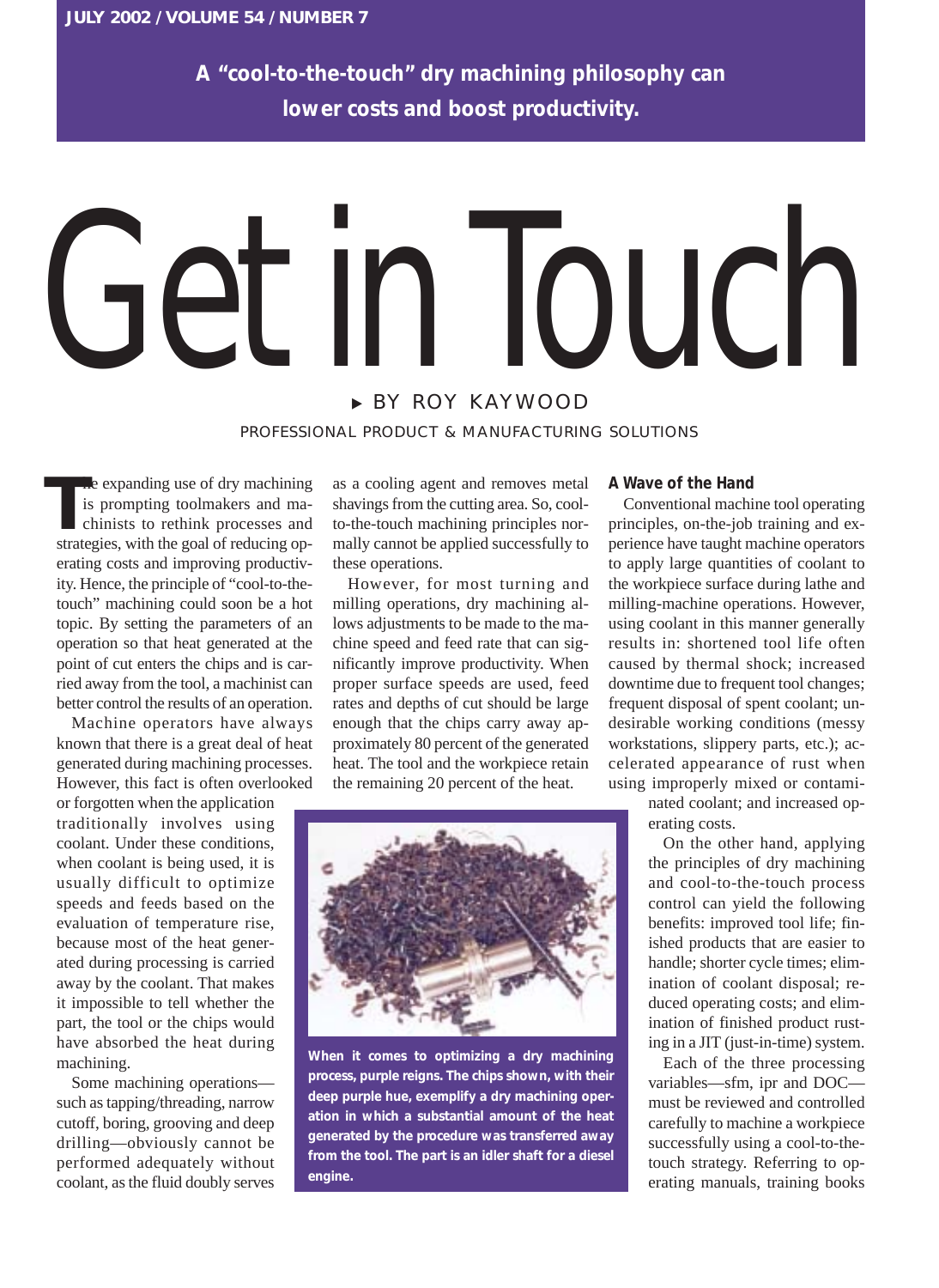and setup charts is a good start when setting up a new machining operation. These reference sources provide "rule of thumb" operating principles that are generally conservative.

Once a production run is set up based on "standard operating procedures," the parameters will need to be varied to determine the optimum operating condition. There is no nominal set of parameters that will allow this to be achieved for all applications. However, a dry machining operation can be optimized while tool life is maximized.

If your current approach to producing a part involves the application of coolant, the simplest way to start utilizing the cool-to-the-touch method is to turn off the coolant. After completing a pass or series of passes, stop the machine and hold your hand a couple of inches away from the workpiece without touching it. You will be able to feel excess heat coming off the piece and know that it is hot—perhaps very hot—to the touch. If the heat radiating from the workpiece is not felt on the hand, it's safe to touch the workpiece perhaps at first with a wetted finger and gauge how hot it is.

Another way to determine heat buildup is to examine the chips' color. If the chips are straw-colored, they have retained a minimal amount of heat, and, thus, the workpiece is excessively hot. If the chips are a deep purple, they are sure to be very hot, while the workpiece won't be. It is this latter instance that is optimal. The heat is exactly where it should be—in the chips.

A turning operation performed on a piece of 8620 hot-rolled steel illustrates how well the procedure works. The 3<sup>1/2"</sup>dia. workpiece needed to be taken down to 31 ⁄4". The material had been stored outdoors in frigid weather and was ex-



**A cold-formed 8640 steel ball stud for a truck steering linkage was machined at 1,800 rpm in less than 1 second using an uncoated carbide tool and cool-to-thetouch dry machining technique. Most of the heat of the operation was carried away by the chips, as evidenced by their deep purple color. Total machining time was 4 seconds. Tool life was 48 hours.**

posed to a warmer indoor temperature for only a few hours before turning. When loaded onto the machine, the surface of the material had started to warm, but the core of the material was still near the outside temperature.

After removing the  $\frac{1}{4}$ " of material using proper feeds and speeds, the core remained cooler than the original surface. Clearly, when conditions are right, the results are amazing.

## **Best of a Touchy Situation**

It is not possible to get 100 percent of the generated heat at the tool/workpiece interface into the chips, but there are some steps one can take to help get 80 percent or more of that heat into the chips.

First, start with a speed that is at least equal to the cutting tool manufacturer's recommendation. In addition, the DOC should be at least twice the nose radius of the cutting tool. Unless the workpiece and the machine are extremely large, a nose radius of  $\frac{1}{32}$ " works well under most conditions. Keeping the DOC greater than the radius of the nose produces a chip that's large enough to carry the heat away, keeps the cutting forces nearly parallel to the centerlines of both the workpiece and the spindle, removes as much material as possible during each pass, and allows effective



**A cold-formed 1035 steel stretch bolt was machined in less than 1 second, with a total cycle time of 3 seconds, using two coated carbide tools under dry machining conditions. The part and the tooling were cool to the touch after the operation.**

chip control.

In addition, the feed rate when turning should not exceed one-half the nose radius. For example, with a  $\frac{1}{2}$ " radius, the feed rate should not exceed 0.0156 ipr with a neutral-lead tool. (Higher feeds can be used if a positive-lead tool is employed because of the chip thinning effect.) Exceeding the rule of thumb does not generally cause a problem, but care should be taken, as the potential for tool breakage increases. Experience is the key to attempting more aggressive feed rates.

Once the DOC and feed rate have been increased to where the workpiece shows signs of cooling, other changes are needed to reduce the machining temperature further. One set of changes involves increasing the DOC and reducing the number of passes. Some additional experimenting with speed, feed and DOC would be required to optimize the operation. There are no detailed calculations or instruction manuals that can provide these parameters; only repeated trial and error can establish the correct combination.

The operation must leave sufficient material for the final or finish pass, if required. The final pass should be consistent and not too shallow. This will reduce heat buildup and improve chip control, resulting in a finer finish. Passes that are too shallow, on the other hand, generate large amounts of heat in the workpiece and the tool, while generating chips that are very difficult—if not impossible—to break.

A final word of caution: During initial trials, the most significant risks involve tool breakage and downtime. Occasionally, the operating parameters may become drastically out of sync, and a tool may break. If this happens, the result will be inconvenience, a tem